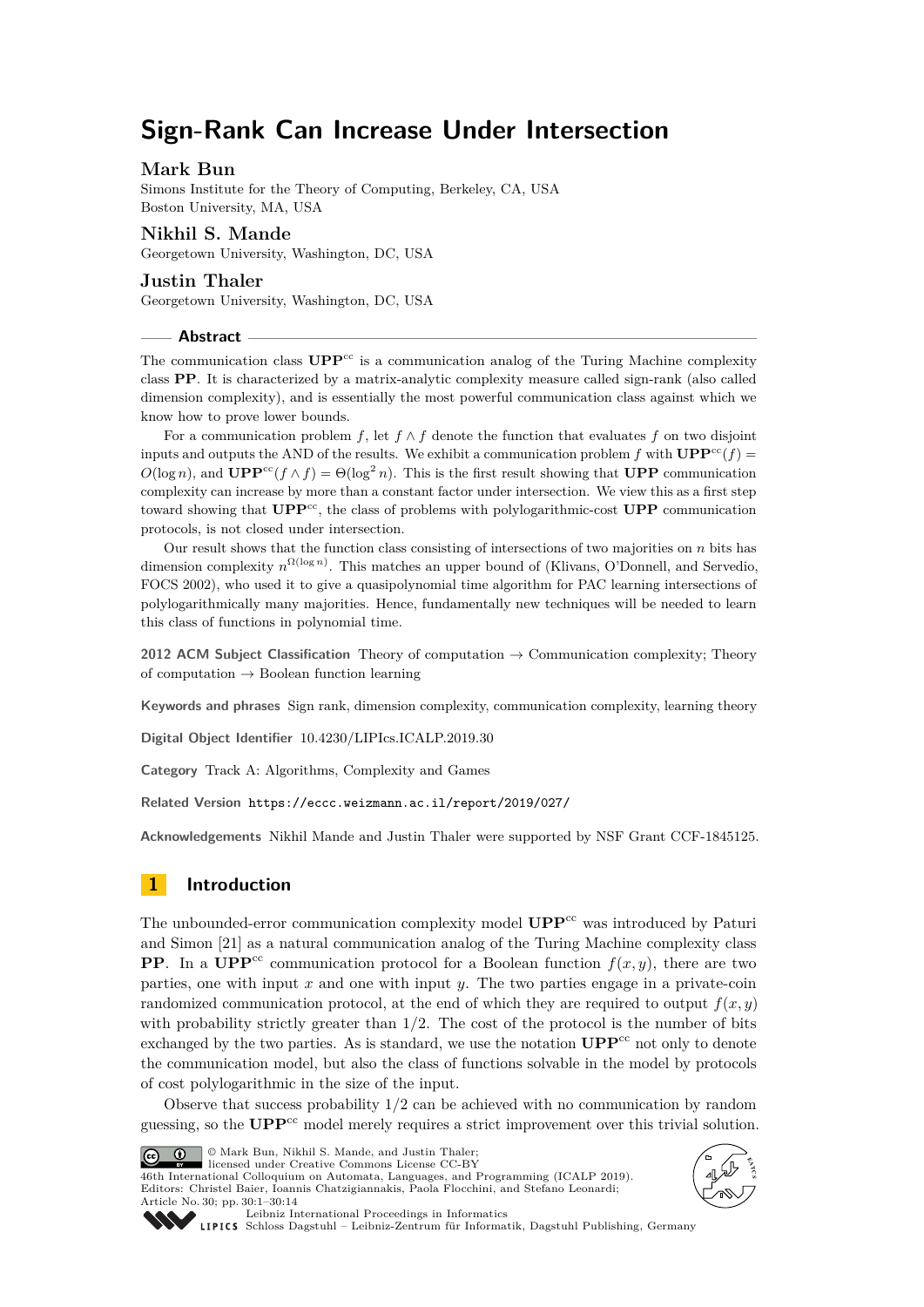### **30:2 Sign-Rank Can Increase Under Intersection**

Owing to this liberal acceptance criterion,  $\mathbf{UPP}^{\text{cc}}$  is a very powerful communication model, essentially the most powerful one against which we know how to prove lower bounds. In particular, **UPP**<sup>cc</sup> is powerful enough to simulate many other models of computing, and this makes **UPP**<sup>cc</sup> *lower bounds* highly useful. As one example, any function  $f(x, y)$  computable by a Threshold-of-Majority circuit of size  $s$  has  $\mathbf{UPP}^{\text{cc}}$  complexity at most  $O(\log s)$ , and this connection has been used to translate  $\mathbf{UPP}^{\text{cc}}$  lower bounds into state of the art lower bounds against threshold circuits (see, for example, [\[10,](#page-12-0) [22,](#page-13-2) [8,](#page-12-1) [28,](#page-13-3) [6\]](#page-12-2)).

UPP<sup>cc</sup> also happens to be characterized by a natural matrix-analytic complexity measure called *sign-rank* [\[21\]](#page-13-0). Here, the sign-rank of a matrix  $M \in \{-1,1\}^{N \times N}$  is the minimum rank of a real matrix whose entries agree in sign with *M*. Equivalently,  $sr(M) := min_A rk(A)$ , where the minimum is over all matrices *A* such that  $A_{i,j} \cdot M_{i,j} > 0$  for all  $i, j \in [N]$ . Paturi and Simon [\[21\]](#page-13-0) showed the following tight connection between  $\mathbf{UPP}^{\text{cc}}$  and sign-rank: if we associate a function  $f(x, y)$  with the matrix  $M = [f(x, y)]_{x,y}$ , then the **UPP**<sup>cc</sup> communication complexity of *f* equals  $\log(\text{sr}(M)) \pm \Theta(1)$ .

While lower bounds on  $\mathbf{UPP}^{\text{cc}}$  complexity (equivalently, sign-rank) are useful in complexity theory, *upper bounds* on these quantities imply state of the art learning algorithms, including the fastest known algorithms for PAC learning DNFs and read-once formulas [\[17,](#page-13-4) [1\]](#page-12-3). More specifically, suppose we want to learn a concept class  $\mathcal C$  of functions mapping  $\{-1,1\}^n$ to  $\{-1,1\}$ . C is naturally associated with a  $|\mathcal{C}| \times 2^n$  matrix M, whose *i*th row equals the truth table of the *i*th function in  $C$ . Then  $C$  can be distribution-independently PAC learned in time polynomial in the sign-rank of *M*. (The sign-rank of *M* is often referred to in the learning theory literature as the *dimension complexity* of C.) Moreover, the resulting learning algorithm is robust to random classification noise, a property not satisfied by the handful of known PAC learning algorithms that are *not* based on dimension complexity.

For the purpose of our work, one particularly important application of the dimensioncomplexity approach to PAC learning was derived by Klivans et al. [\[16\]](#page-13-5), who showed that the concept class consisting of intersections of 2 majority functions has dimension complexity at most  ${n \choose O(\log n)} \le n^{O(\log n)}$ . They thereby obtained a quasipolynomial time algorithm for PAC learning intersections of two majority functions.<sup>[1](#page-1-0)</sup> Prior to our work, it was consistent with current knowledge that the dimension complexity of this concept class is in fact  $poly(n)$ , which would yield a polynomial time PAC learning algorithm for intersections of constantly many majority functions.

### **1.1 Our Results**

Despite considerable effort, progress on understanding sign-rank (equivalently,  $\mathbf{UPP}^{\text{cc}}$ ) has been slow. Our lack of knowledge is highlighted via the following well-known open question (cf. Göös et al. [\[13\]](#page-12-4)). Throughout, for any function  $f: \{-1,1\}^n \to \{-1,1\}$ ,  $f \wedge f$  denotes the function on twice as many inputs obtained by evaluating *f* on two disjoint inputs and outputting −1 only if both copies of *f* evaluate to −1, i.e., (*f* ∧ *f*)(*x*1*, x*2) := *f*(*x*1) ∧ *f*(*x*2).

<span id="page-1-1"></span> $\blacktriangleright$  **Question 1.** *Is the class*  $\mathbf{UPP}^{cc}$  *closed under intersection? In other words, suppose the function*  $f(x, y)$ :  $\{-1, 1\}^n \times \{-1, 1\}^n \rightarrow \{-1, 1\}$  *satisfies*  $\text{UPP}^{cc}(f) = O((\log n)^c)$  *for some constant c. Is there always some constant c*<sup>1</sup> *(which may depend on c) such that* **UPP**( $f \wedge f$ ) ≤ *O* ((log *n*)<sup>*c*<sub>1</sub></sub>)? More generally and informally, if **UPP**<sup>*cc*</sup>(*f*) *is "small"*, does</sup> *this imply any non-trivial upper bound on*  $\mathbf{UPP}^{cc}(f \wedge f)$ ?

<span id="page-1-0"></span><sup>&</sup>lt;sup>1</sup> In fact, their algorithm runs in quasipolynomial time for intersections of polylogarithmic many majorities.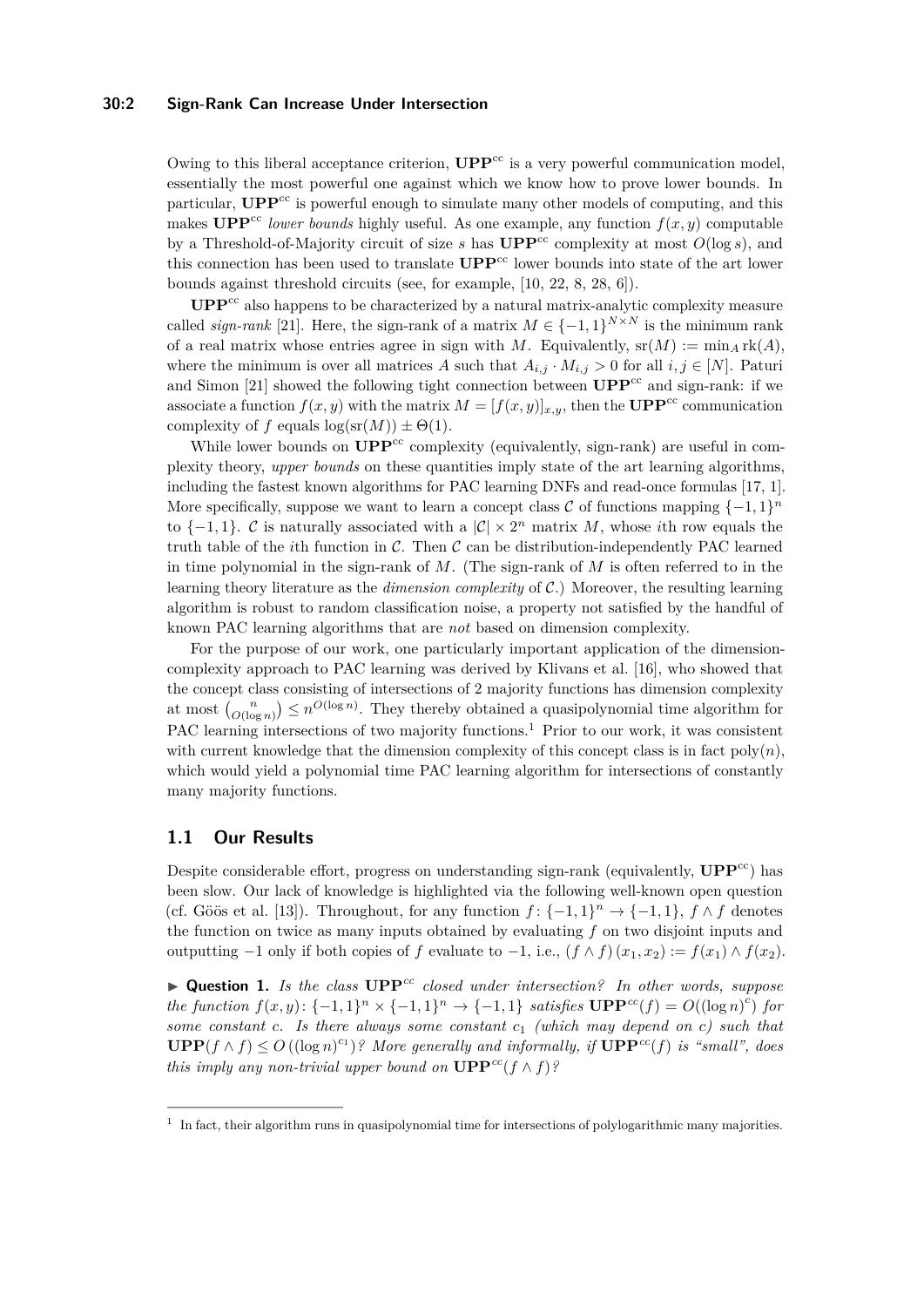Prior to our work, essentially nothing was known about Question [1.](#page-1-1) In particular, we are not aware of prior work ruling out the possibility that  $\mathbf{UPP}^{\text{cc}}(f \wedge f) \leq O(\mathbf{UPP}^{\text{cc}}(f)).$  On the other hand, for reasons that will become apparent in Section [1.2,](#page-2-0) there is good reason to suspect that there exists a function *f* with **UPP**<sup>cc</sup>(*f*) =  $O(\log n)$ , yet **UPP**<sup>cc</sup>(*f* ∧ *f*) ≥  $\Omega(n)$ . While we do not obtain a full resolution of Question [1,](#page-1-1) we do show for the first time that UPP<sup>cc</sup> complexity can increase significantly under intersection.

Babai, Frankl and Simon [\[2\]](#page-12-5) observed that there are two natural communication complexity analogs of the Turing machine class **PP**, namely  $\mathbf{PP}^{\text{cc}}$  and  $\mathbf{UPP}^{\text{cc}}$ . It is well known [\[3\]](#page-12-6) that **PP**<sup>cc</sup> *is* closed under intersection. Our work can be viewed as a first step towards showing that, in contrast,  $\mathbf{UPP}^{\text{cc}}$  is *not* closed under intersection.

<span id="page-2-1"></span>**► Theorem 1.** *There is a function*  $f(x, y)$ :  $\{-1, 1\}^n \times \{-1, 1\}^n \rightarrow \{-1, 1\}$  *such that*  $\mathbf{UPP}^{cc}(f) = O(\log n), \text{ yet } \mathbf{UPP}^{cc}(f \wedge f) = \Theta(\log^2 n).$ 

In fact, for each fixed  $x \in \{-1,1\}^n$ , the function  $f(x, y)$  from Theorem [1](#page-2-1) simply outputs the majority of some subset of the bits of *y*. This yields the following corollary.

<span id="page-2-2"></span> $\triangleright$  **Corollary 2.** Let C be the concept class in which each concept is the intersection of two *majorities on n bits.* Then C has dimension complexity  $n^{\Theta(\log n)}$ .

Corollary [2](#page-2-2) shows that the dimension complexity upper bound of Klivans et al. [\[16\]](#page-13-5) is tight for intersections of two majorities, and new approaches will be needed to PAC learn this concept class in polynomial time. For context, we remark that learning intersections of majorities is a special case of the more general problem of learning intersections of many *halfspaces*. [2](#page-2-3) The latter is a central and well-studied challenge in learning theory, as intersections of halfspaces are powerful enough to represent any convex set, and they contain many basic problems (like learning DNFs) as special cases. In contrast to the well-understood problem of learning a single halfspace, for which many efficient algorithms are known, no  $2^{o(n)}$ -time algorithm is known for PAC learning even the intersection of two halfspaces. There have been considerable efforts devoted to showing that learning intersections of halfspaces is a hard problem [\[18,](#page-13-6) [9,](#page-12-7) [15,](#page-13-7) [4\]](#page-12-8), but these results apply only to intersections of many halfspaces, or make assumptions about the form of the output hypothesis of the learner. Our work can be seen as a new form of evidence that learning intersections of even two majorities is hard.

# <span id="page-2-0"></span>**1.2 Our Techniques**

**UPP**<sup>cc</sup> has a *query complexity* analog, denoted **UPP**<sup>dt</sup> and defined as follows. A **UPP**<sup>dt</sup> algorithm is a randomized algorithm which on input *x*, queries bits of *x*, and must output  $f(x)$ with probability strictly greater than 1*/*2; the cost of the protocol is the number of bits of *x* queried. How  $\mathbf{UPP}^{\text{dt}}$  behaves under intersection is now well understood. More specifically, it is known [\[25\]](#page-13-8) that there is a function  $f: \{-1,1\}^n \to \{-1,1\}$  (in fact, a halfspace) such that  $\mathbf{UPP}^{\mathrm{dt}}(f) = O(1)$ , yet  $\mathbf{UPP}^{\mathrm{dt}}(f \wedge f) = \Theta(n)$ . Define the Majority function, which we denote by MAJ, to be −1 if at least half of its input bits are −1. It is also known [\[26,](#page-13-9) [20\]](#page-13-10) that MAJ satisfies  $\mathbf{UPP}^{\mathrm{dt}}(\mathrm{MAJ}) = O(1)$ , yet  $\mathbf{UPP}^{\mathrm{dt}}(\mathrm{MAJ} \wedge \mathrm{MAJ}) = \Theta(\log n)$ . Our goal in this paper is, to the extent possible, to show that the **UPP**<sup>cc</sup> communication model behaves similarly to its query complexity analog.

<span id="page-2-3"></span><sup>&</sup>lt;sup>2</sup> A halfspace is any function of the form sgn  $\left(\sum_{i=1}^{n} w_i \cdot x_i + w_0\right)$  for some real numbers  $w_0, \ldots, w_n$ .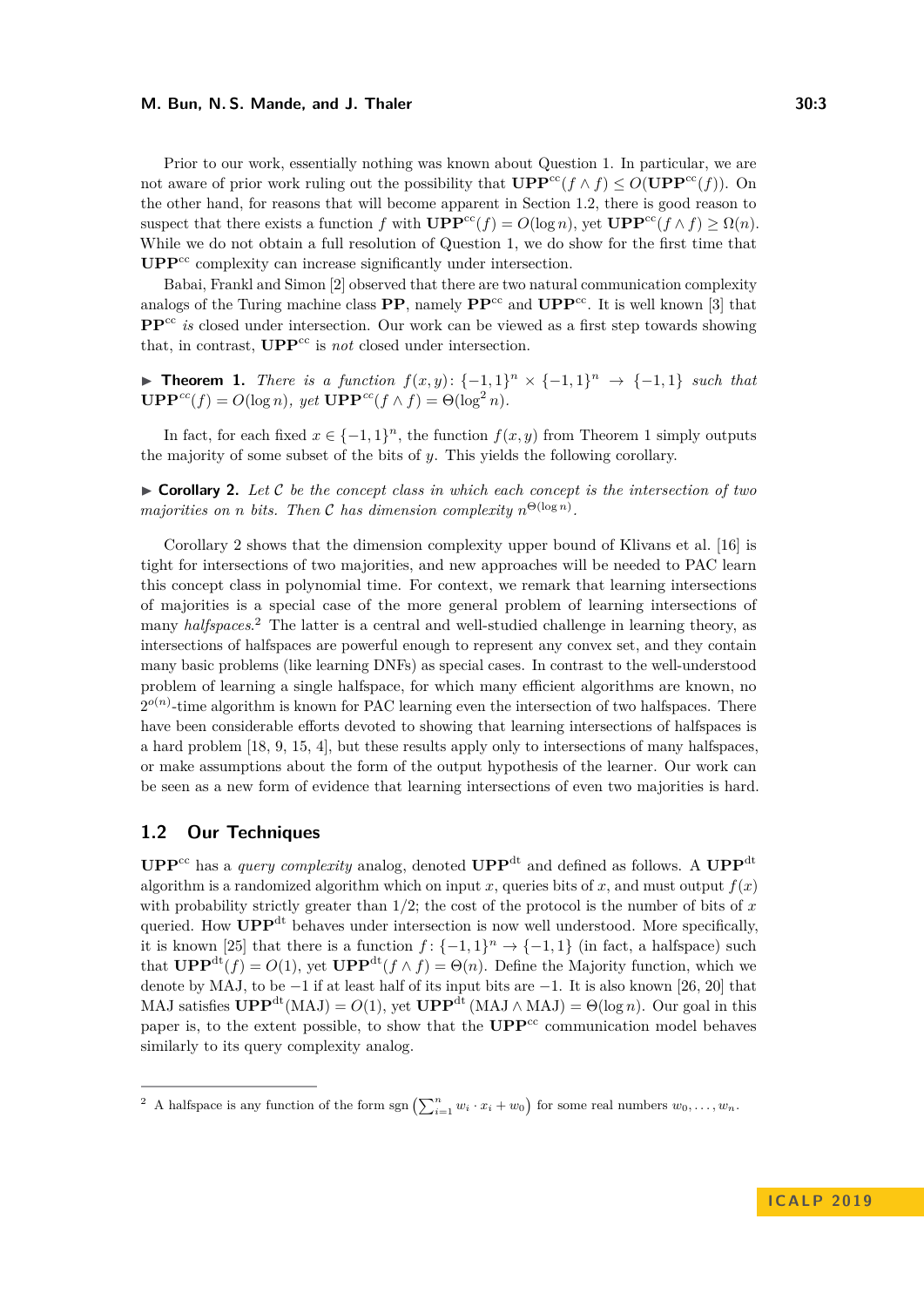#### **30:4 Sign-Rank Can Increase Under Intersection**

Over the course of the last decade, there has been considerable progress in proving *lifting theorems* [\[23,](#page-13-11) [12,](#page-12-9) [11\]](#page-12-10). These theorems seek to show that if a function *f* has large complexity in some query model  $\bf{C}$ , then for some "sufficiently complicated" function  $q$  on a "small" number of inputs, the composition *f* ◦*g* has large complexity in the associated communication model (ideally,  $\mathbf{C}^{\text{cc}}(f \circ g) \gtrsim \mathbf{C}^{dt}(f)$ ).

Unfortunately, a "generic" lifting theorem for **UPP** complexity is not known. That is, it is not know how to take an arbitrary function  $f$  with high  $\mathbf{UPP}^{\mathrm{dt}}$  complexity, and by composing it with a function *g* on a small number of inputs, yield a function with high UPP<sup>cc</sup> complexity.

However, as we now explain, some significant partial results have been shown in this direction. It is well-known that  $\mathbf{UPP}^{\mathrm{dt}}(f)$  is equivalent to an approximation-theoretic notion called *threshold degree*, denoted  $\deg_{+}(f)$  (which we do not define here). The threshold degree of *f* can in turn be expressed as the value of a certain (exponentially large) linear program. Linear programming duality then implies that one can prove lower bounds on  $\deg_{+}(f)$  by exhibiting good solutions to the dual linear program. We refer to such dual solutions as *dual witnesses* for threshold degree. Sherstov [\[24\]](#page-13-12) and Razborov and Sherstov [\[22\]](#page-13-2) showed that if  $\deg_{+}(f)$  is large, and moreover this can be exhibited by a dual witness satisfying a certain *smoothness* condition, then there is a function *g* defined on a constant number of inputs such that  $f \circ g$  *does* have large  $\text{UPP}^{\text{cc}}$  complexity. Several recent works [\[6,](#page-12-2) [5,](#page-12-11) [7,](#page-12-12) [28\]](#page-13-3) have managed to prove new  $\mathbf{UPP}^{\text{cc}}$  lower bounds by constructing, for various functions  $f$ , smooth dual witnesses exhibiting the fact that  $\deg_+(f)$  is large.

Our key technical contribution is to bring this approach to bear on the function  $F(x, y) =$  $MAJ(x) \wedge MAJ(y)$ . Specifically, we show that the (known) threshold degree lower bound  $deg_{+}(F) \geq \Omega(\log n)$  can be exhibited by a smooth dual witness.

We do this as follows. Sherstov [\[26\]](#page-13-9) showed that for any function  $f: \{-1,1\}^n \to \{-1,1\}$ , the threshold degree of the function  $F = f \wedge f$  is characterized by the *rational* approximate degree of *f*, i.e., the least total degree of real polynomials *p* and *q* such that  $|f(x)-p(x)/q(x)| \le$  $1/3$  for all  $x \in \{-1,1\}^n$ . He then showed that the rational approximate degree of MAJ is  $\Omega(\log n)$ , thereby concluding that  $F(x, y)$  has threshold degree  $\Omega(\log n)$ .

From Sherstov's arguments, one can derive a dual witness *ψ* for the fact that the rational approximate degree of MAJ is  $\Omega(\log n)$ , and then transform  $\psi$  into a dual witness  $\phi$  for the fact that  $F(x, y)$  has threshold degree  $\Omega(\log n)$ . Unfortunately, neither  $\psi$  nor  $\phi$  satisfies the type of smoothness condition required by Razborov and Sherstov's machinery to yield UPP<sup>cc</sup> lower bounds.

The smoothness condition required for the Razborov-Sherstov machinery to work essentially states that the the mass of the dual witness *ψ* has to be "relatively large" (a reasonably large fraction of what mass the uniform distribution would have placed) on a "large" set of inputs (the fraction of inputs which do not have large mass has to be small).

To construct a *smooth* dual witness  $\psi$  for *F*, our primary technical contribution is to construct a *smooth* dual witness  $\phi'$  for the fact that the rational approximate degree of MAJ is  $\Omega(\log n)$ . We then apply a different transformation, due to Sherstov [\[27\]](#page-13-13), of  $\phi'$  into a dual witness for the fact that the threshold degree of *F* is  $\Omega(\log n)$ , and we show that this transformation *preserves the smoothness* of  $\psi'$ .

In a nutshell, our smooth dual witness for MAJ is obtained in two steps: first we define for all inputs *x* whose Hamming weight lies in  $\left[ n/2 - \lfloor n^{2/3} \rfloor, n/2 + \lfloor n^{2/3} \rfloor \right]$ , a dual witness  $\phi'_x$  that places a large mass on  $x$  and not too much mass on other points. Next, we define the final dual witness  $\phi'(x)$  to be a certain weighted average over *x* of all the dual witnesses thus obtained. The resulting mass on  $\phi'(x)$  for each x of Hamming weight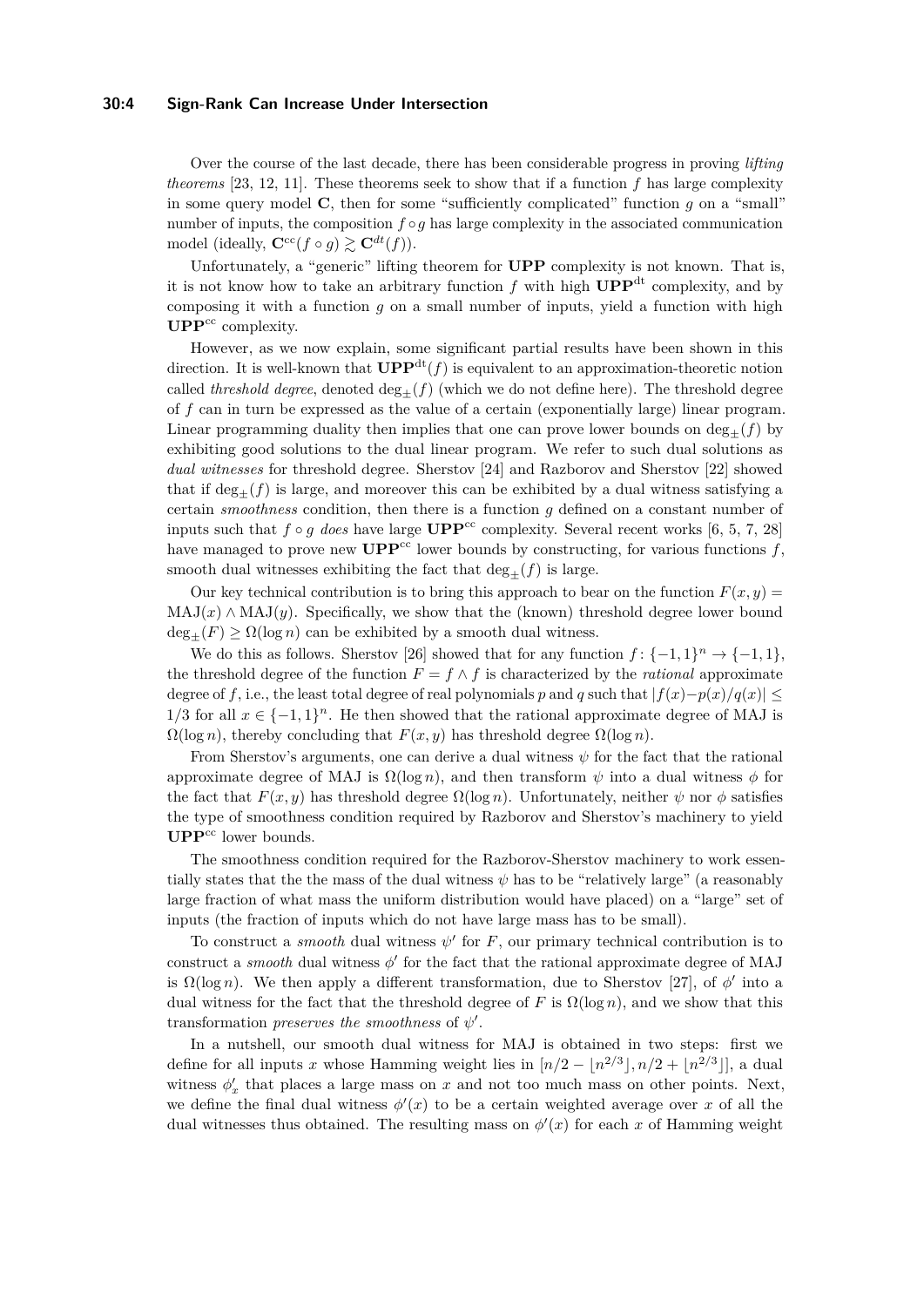in  $\left\lfloor n/2 - \lfloor n^{2/3} \rfloor, n/2 + \lfloor n^{2/3} \rfloor \right\rfloor$  is large enough, and the fraction of inputs whose Hamming weight is not in  $\left\lfloor n/2 - \lfloor n^{2/3} \rfloor, n/2 + \lfloor n^{2/3} \rfloor \right\rfloor$  is small enough, to allow us to use the Razborov-Sherstov framework (Theorem [5\)](#page-4-0) to prove the desired sign-rank lower bound on the pattern matrix of *F*.

# **2 Preliminaries**

All logarithms in this paper are taken base 2. We use the notation  $exp(x)$  to denote  $e^x$ , where *e* is Euler's number. Given any finite set *X* and any functions  $f, g: X \to \mathbb{R}$ , define  $||f||_1 := \sum_{x \in X} |f(x)|$  and  $\langle f, g \rangle := \sum_{x \in X} f(x)g(x)$ . We refer to  $||f||_1$  as the  $\ell_1$ -norm of *f*. For any  $x \in \{-1,1\}^n$ , we use the notation |*x*| to denote the *Hamming weight* of *x*, which is the number of  $-1$ 's in the string  $x$ .

Paturi and Simon [\[21\]](#page-13-0) showed the following equivalence between the sign-rank of a matrix and the  $\mathbf{UPP}^{\text{cc}}$  cost of its corresponding communication game.

<span id="page-4-2"></span>▶ **Theorem 3.** *For any*  $F: \{-1,1\}^{2n} \times \{-1,1\}^{n} \rightarrow \{-1,1\}$ , *let*  $M_F$  *denote its* communication matrix, defined by  $M_F(x, y) = F(x, y)$ . Then,  $\mathbf{UPP}^{cc}(F) = \log \mathrm{sr}(M_F) \pm O(1)$ .

Let *n*, *N* be positive integers such that *n* divides *N*. Partition the set  $[N] := \{1, \ldots, N\}$ into *n* disjoint blocks  $\{1, 2, \ldots, N/n\}$ ,  $\{N/n + 1, \ldots, 2N/n\}$ , ...,  $\{(n-1)N/n + 1, \ldots, N\}$ . Define the set  $\mathcal{P}(N,n)$  to be the collection of subsets of [*N*] which contain exactly one element from each block. For  $x \in \{-1,1\}^n$  and  $S \in \mathcal{P}(N,n)$ , let  $x|_{S} = (x_{s_1}, \ldots, x_{s_n})$ , where  $s_1 < s_2 < \cdots < s_n$  are the elements of *S*.

<span id="page-4-1"></span>**▶ Definition 4** (Pattern matrix). For any function  $\phi$  : {-1, 1}<sup>n</sup> → R, the (*N*, *n*,  $\phi$ )-pattern *matrix M is defined as follows.*

$$
M = [\phi(x|_S) \oplus w]_{x \in \{-1,1\}^N, (S,w) \in \mathcal{P}(N,n) \times \{-1,1\}^n}.
$$

*Note that M is a*  $2^N \times (N/n)^n 2^n$  *matrix.* 

In a breakthrough result, Forster [\[10\]](#page-12-0) proved that an upper bound on the spectral norm of a sign matrix implies a lower bound on its sign-rank. Razborov and Sherstov [\[22\]](#page-13-2) established a generalization of Forster's theorem [\[10\]](#page-12-0) that can be used to prove sign-rank lower bounds for pattern matrices. Specifically, we require the following result, implicit in their work [\[22,](#page-13-2) Theorem 1.1].

<span id="page-4-0"></span>**► Theorem 5** (Implicit in [\[22\]](#page-13-2)). Let  $f : \{-1,1\}^n \rightarrow \{-1,1\}$  be any Boolean function and  $\alpha > 1$  *be a real number. Suppose there exists a function*  $\phi : \{-1,1\}^n \to \mathbb{R}$  *satisfying the following conditions.*

 $\sum_{x \in \{-1,1\}^n} |\phi(x)| = 1.$ 

*For all polynomials p of degree at most d*,  $\sum_{x \in \{-1,1\}^n} \phi(x)p(x) = 0$ .

$$
= f(x) \cdot \phi(x) \ge 0 \,\forall x \in \{-1,1\}^n.
$$

 $|\phi(x)| \geq \gamma$  *for all but a*  $\Delta$  *fraction of inputs*  $x \in \{-1,1\}^n$ .

*Then, the sign-rank of the* (*N, n, f*)*-pattern matrix M can be bounded below as*

$$
\operatorname{sr}(M) \ge \frac{\gamma}{\frac{1}{2^n} \left(\frac{n}{N}\right)^{d/2} + \gamma \Delta}.
$$

We require the following well-known combinatorial identity.

<span id="page-4-3"></span> $\triangleright$  Claim 6. For every polynomial *p* of degree less than 2*n*, we have  $\sum_{t=-n}^{n} (-1)^{t} {2n \choose n+t} p(t) = 0$ .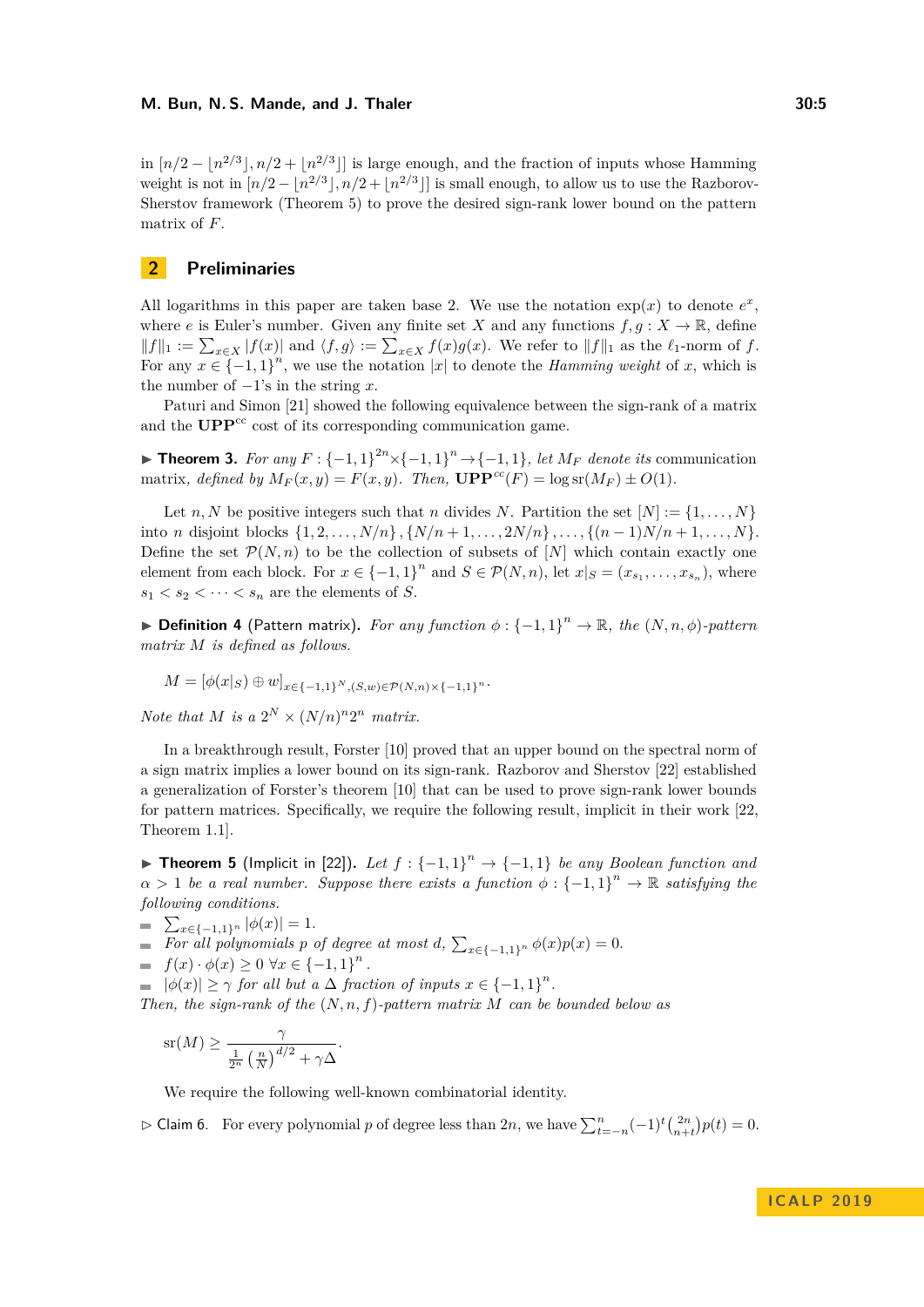### **30:6 Sign-Rank Can Increase Under Intersection**

Recall from Section [1.2](#page-2-0) that the rational  $\epsilon$ -approximate degree of  $f$  is the least degree of two polynomials *p* and *q* such that  $|f(x) - p(x)/q(x)| \le \epsilon$  for all *x* in the domain of *f*. Sherstov [\[27,](#page-13-13) Theorem 6.9] showed that a dual witness to the rational approximate degree of any function *f* can be converted to a threshold degree dual witness for  $OR_n \circ f$ . Implicit in his theorem is the fact that a *smooth* dual witness to the rational approximate degree of *f* can be converted to a *smooth* dual witness for the threshold degree of  $OR_n \circ f$ . More precisely, the following result is established by the proof of [\[27,](#page-13-13) Theorem 6.9].

<span id="page-5-4"></span>**► Theorem 7** (Sherstov [\[27\]](#page-13-13)). Let  $f: \{-1, 1\}^n \rightarrow \{-1, 1\}$  be any function. Let F denote OR<sub>t</sub>  $\circ$   $f$  : {-1, 1}<sup>nt</sup>  $\rightarrow$  {-1, 1}*,* and  $\delta > \varepsilon > 0$  be any real numbers.

*Suppose there exist functions*  $\psi_0, \psi_1: \{-1, 1\}^n \to \mathbb{R}$  that are not identically 0 and satisfy *the following properties:*

$$
f(x) = 1 \implies \psi_0(x) \ge \delta |\psi_1(x)|,\tag{1}
$$

$$
f(x) = -1 \implies \psi_1(x) \ge \delta |\psi_0(x)|,\tag{2}
$$

$$
\deg(p) < d \implies \langle \psi_0, p \rangle = 0 \text{ and } \langle \psi_1, p \rangle = 0. \tag{3}
$$

*Then there exist functions*  $A, B: \{-1, 1\}^{nt} \to \mathbb{R}$  *such that*  $\Psi = \frac{1}{\delta}A - \frac{1}{\epsilon}B$  *satisfies the following properties.*

$$
\deg(p) \le \min\left\{ \lfloor \varepsilon^2 t \rfloor d, d \right\} \implies \langle \Psi, p \rangle = 0. \tag{4}
$$

$$
F(x) \cdot \Psi(x_1, \dots, x_t) \ge (\delta - \varepsilon)^{2t} \prod_{i=1}^t |\psi_0(x_i)| \text{ for all } x \in \{-1, 1\}^{nt}.
$$
 (5)

<span id="page-5-10"></span><span id="page-5-9"></span><span id="page-5-8"></span><span id="page-5-7"></span><span id="page-5-6"></span><span id="page-5-5"></span>
$$
|A(x_1,\ldots,x_t)| \leq \prod_{i=1}^t |\psi_0(x_i)| \text{ for all } x = (x_1,\ldots,x_t) \in \{-1,1\}^{nt}. \tag{6}
$$

<span id="page-5-11"></span>
$$
|B(x_1,\ldots,x_t)| \leq \prod_{i:f(x_i)=0} |\psi_0(x_i)| \cdot \prod_{i:f(x_i)=1} \delta \psi_1(x_i) + \prod_{i=1}^t (|\psi_0(x_i)| - \delta \psi_1(x_i))
$$
  
for all  $x = (x_1,\ldots,x_t) \in \{-1,1\}^{nt}$ . (7)

# **3 A Smooth Dual Witness for Majority**

Our main technical contribution in this paper is captured in Theorem [8](#page-5-0) below. This theorem constructs a *smooth* dual witness *R* for the hardness of rationally approximating the sign function on  $\{0, \pm 1, \ldots, \pm n\}$ . We defer the proof until Section [4.](#page-8-0)

<span id="page-5-0"></span>**Fineorem 8.** Let  $1 \leq d \leq \frac{1}{3} \log n$  and let *n* be odd. There exists a function R :  $\{0, \pm 1, \ldots, \pm n\} \rightarrow \mathbb{R}$  *such that* 

$$
= \sum_{t=-n}^{n} |R(t)| = 1.
$$
 (8)

*For*  $\delta = \exp(-18/(n^{1/(6d)}))$  *and every*  $t = 1, 2, ..., n$ ,

<span id="page-5-2"></span><span id="page-5-1"></span>
$$
R(t) \ge \delta |R(-t)|. \tag{9}
$$

 $\blacksquare$  *If*  $p : \{0, \pm 1, \ldots, \pm n\} \to \mathbb{R}$  *is any polynomial of degree less than*  $d - 2$ *, then* 

<span id="page-5-3"></span>
$$
\langle R, p \rangle = 0. \tag{10}
$$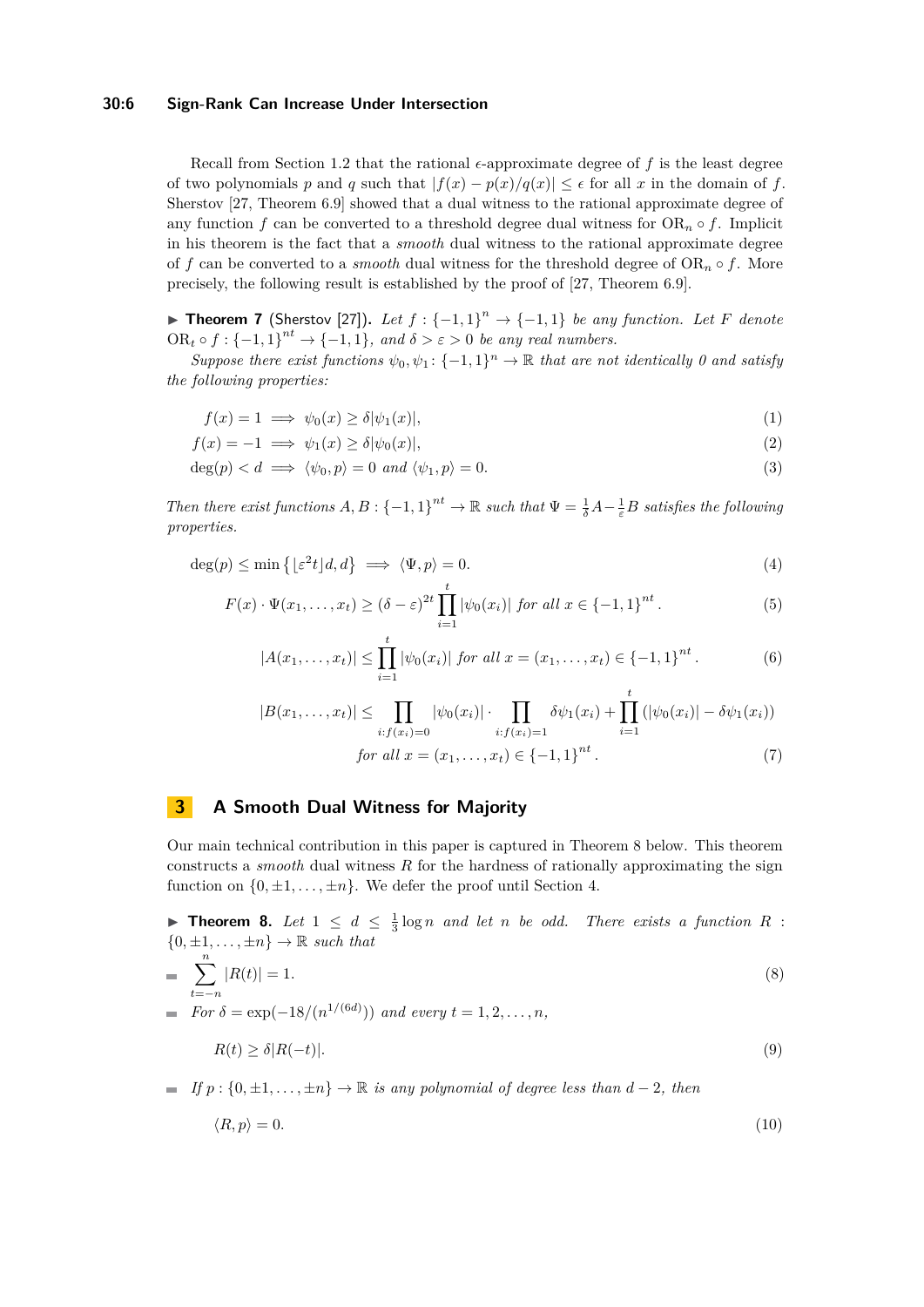#### **M. Bun, N. S. Mande, and J. Thaler 30:7 30:7 30:7**

■ For every 
$$
t \in \{0, \pm 1, \pm 2, ..., \pm |n^{2/3}|\}
$$
 we have

<span id="page-6-4"></span>
$$
|R(t)| \ge \Omega\left(\frac{1}{n^{20}}\right). \tag{11}
$$

The following theorem shows how to convert the (univariate) function *R* from Theorem [8](#page-5-0) into a dual witness for the (multivariate) MAJ function.

▶ **Theorem 9.** Let  $1 \le d \le \frac{1}{3} \log n$  and let *n* be odd. Let  $R : \{0, \pm 1, \ldots, \pm n\} \rightarrow \mathbb{R}$  be any *function obtained in Theorem [8.](#page-5-0) Then, the multivariate polynomial*  $R' : \{-1,1\}^{2n} \to \mathbb{R}$ *defined by*  $R'(x) = R(n - |x|)/\binom{2n}{|x|}$  *satisfies the following properties.* 

= 
$$
||R'||_1 = 1.
$$
  
\n= For  $\delta = \exp(-18/(n^{1/(6d)}))$  and every  $t = 1, 2, ..., n,$  (12)

<span id="page-6-1"></span><span id="page-6-0"></span>
$$
R'(x) \ge \delta |R'(y)|\tag{13}
$$

*for* any  $x, y \in \{-1, 1\}^{2n}$  such that  $|x| = n - t, |y| = n + t$ . *For any polynomial*  $p$  *of degree at most*  $d-2$ *,* 

<span id="page-6-3"></span><span id="page-6-2"></span>
$$
\langle R', p \rangle = 0. \tag{14}
$$

*For all*  $x \in \{-1, 1\}^{2n}$  *such that*  $n - |n^{2/3}| \leq |x| \leq n + |n^{2/3}|$ ,

$$
|R'(x)| \ge \Omega\left(\frac{1}{n^{20} \cdot 2^{2n}}\right). \tag{15}
$$

**Proof.** To establish Equation [\(12\)](#page-6-0), observe:

$$
||R'||_1 = \sum_{x \in \{-1,1\}^{2n}} |R'(x)| = \sum_{t=0}^{2n} \left( \sum_{x \in \{-1,1\}^{2n} : |x|=t} |R'(x)| \right)
$$
  
= 
$$
\sum_{t=0}^{2n} {2n \choose t} |R(n-t)| / {2n \choose t} = \sum_{t=-n}^{n} |R(t)| = 1,
$$

where the last equality follows from Equation  $(8)$ . Equation  $(13)$  follows directly from Equation  $(9)$  and the definition of  $R'$ .

To establish Equation [\(14\)](#page-6-2), consider any polynomial  $p: \{-1,1\}^{2n} \to \mathbb{R}$  of degree at most *d* − 2. For any permutation  $\sigma \in S_{2n}$ , define the polynomial  $p_{\sigma}$  by  $p_{\sigma}(x_1, \ldots, x_{2n}) =$  $p(x_{\sigma(1)},...,x_{\sigma(2n)})$ . Note that, since *R*<sup>*i*</sup> is symmetric,  $\langle R',p_{\sigma} \rangle = \langle R',p \rangle$  for all  $\sigma \in S_{2n}$ . Define  $q = \mathbb{E}_{\sigma \in S_{2n}}[p_{\sigma}]$ . Note that *q* is symmetric and  $\langle R', p \rangle = \langle R', q \rangle$ . It is a well-known fact (cf. [\[19\]](#page-13-14)) that *q* can be written as a polynomial *q'* of degree at most  $d-2$  in the variable  $\sum_{i=1}^{2n} x_i$ , and so can R'. Hence,  $\langle R', p \rangle = \langle R', q \rangle = \sum_{t=0}^{2n} {2n \choose t} \frac{R(n-t)}{2n \choose t} \cdot q'(t) = 0$ , where the final equality holds by Equation [\(10\)](#page-5-3).

To establish Equation  $(15)$ , observe that by Equation  $(11)$  and the definition of  $R'$ , we have that for all  $x \in \{-1, 1\}^{2n}$  such that  $|x| \in [n - \lfloor n^{2/3} \rfloor, n + \lfloor n^{2/3} \rfloor], |R'(x)| \ge \Omega \left( \frac{1}{n^{20} \cdot \binom{2n}{\lfloor x \rfloor}} \right)$  ≥  $\Omega\left(\frac{1}{n^{20}\cdot 2^{2n}}\right)$ *.* J

We are ready to derive a lower bound on the sign-rank of the  $(4n^2, 4n, OR_2 \circ MAJ_{2n})$ pattern matrix.

<span id="page-6-5"></span>▶ **Theorem 10.** *The*  $(4n^2, 4n, \text{OR}_2 \circ MAJ_{2n})$ -pattern matrix *M* satisfies sr(*M*) ≥  $n^{\Omega(\log n)}$ .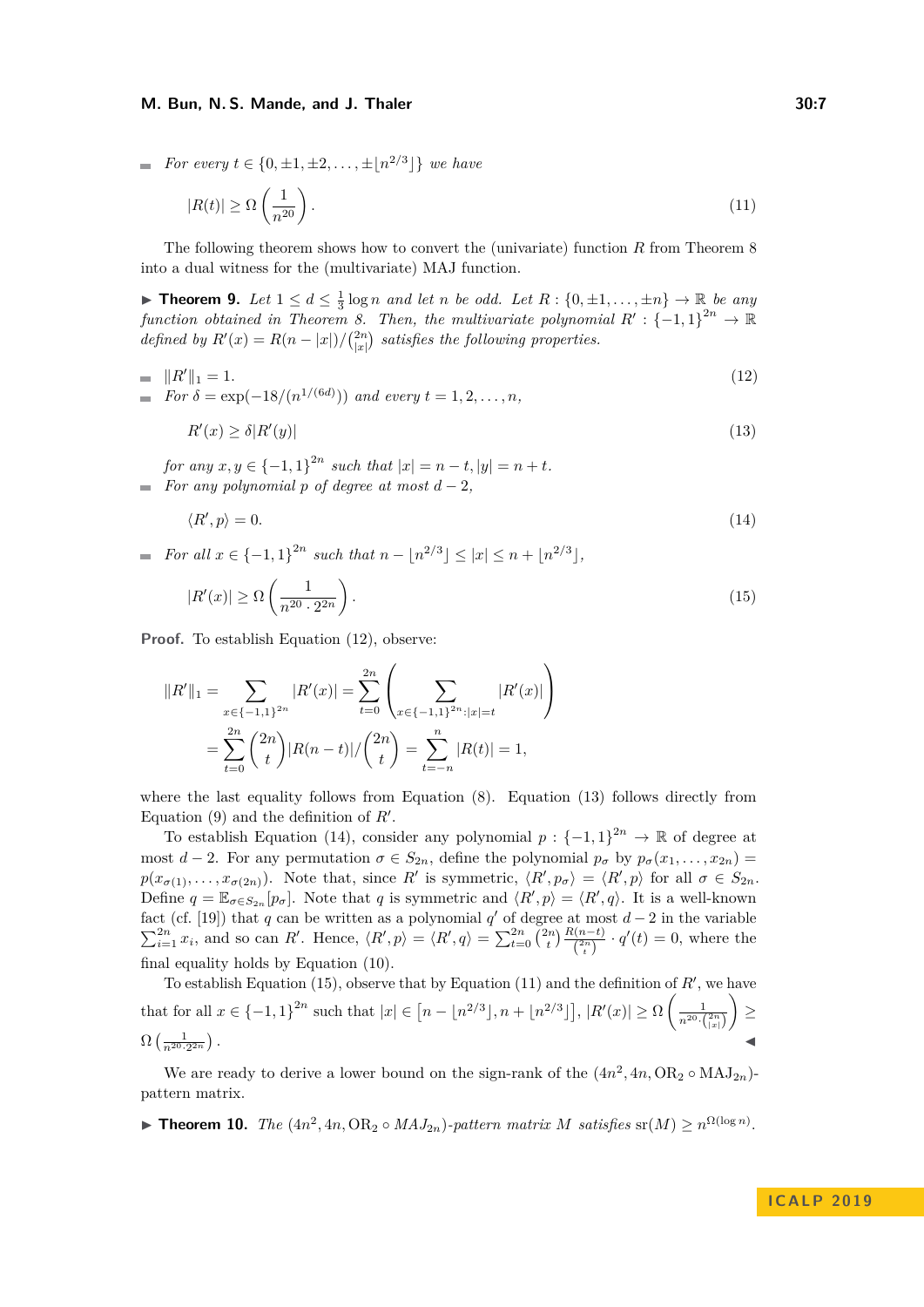#### **30:8 Sign-Rank Can Increase Under Intersection**

**Proof.** Let F denote the function  $OR_2 \circ MAJ_{2n}$  in this proof. Set  $d = \log n/100$  and consider the function  $R: \{0, \pm 1, \ldots, \pm n\} \to \mathbb{R}$  obtained via Theorem [8.](#page-5-0) Define the function  $R': \{0, \pm 1, \ldots, \pm n\} \to \mathbb{R}$  by  $R'(t) = R(-t)$ . Define the functions  $\psi_0, \psi_1 : \{-1, 1\}^{2n} \to \mathbb{R}$ by  $\psi_1(x) = R(n-|x|)/\binom{2n}{|x|}$ , and  $\psi_0(x) = R'(n-|x|)/\binom{2n}{|x|}$ . We now verify that  $\psi_0, \psi_1$ satisfy the conditions in Theorem [7](#page-5-4) for  $\delta = \exp(-18/(n^{1/(6d)})) = \exp(-18/n^{100/6 \log n}) =$  $\exp(-18/2^{100/6}) > 0.99$ . Set  $\varepsilon = \delta \cdot c$ , where  $c > 0$  is a constant such that  $0.98 > \delta \cdot c > 1/\sqrt{2}$ . By the definitions of  $\psi_0, \psi_1$  and Equation [\(13\)](#page-6-1), Properties [\(1\)](#page-5-5) and [\(2\)](#page-5-6) in the statement of Theorem [7](#page-5-4) are satisfied.

Equation [\(14\)](#page-6-2) implies that  $\langle \psi_0, p \rangle = \langle \psi_1, p \rangle = 0$  for any polynomial *p* of degree at most  $d-2$ , and hence Property [\(3\)](#page-5-7) is satisfied.

Moreover, Equation [\(15\)](#page-6-3) implies that  $|\psi_0(x)|, |\psi_1(x)| \ge \Omega\left(\frac{1}{n^{20} \cdot 2^{2n}}\right)$  for all  $x \in \{-1, 1\}^{2n}$ such that  $n - \lfloor n^{2/3} \rfloor \leq |x| \leq n + \lfloor n^{2/3} \rfloor$ , and Equation [\(12\)](#page-6-0) implies  $\|\psi_0\|_1 = \|\psi_1\|_1 = 1$ . Theorem [7](#page-5-4) now implies the existence of a function  $\Psi$  satisfying the following properties.

By Equation [\(4\)](#page-5-8),  $\deg(p) < \min\left\{ \lfloor 2\varepsilon^2 \rfloor \cdot ((\log n)/100 - 2), (\log n)/100 - 2 \right\} \implies \langle \Psi, p \rangle =$ 0. Since  $\varepsilon > 1/\sqrt{2}$ , this implies that

 $deg(p) < (log n)/100 - 2 \implies \langle \Psi, p \rangle = 0.$ 

- By Equation [\(5\)](#page-5-9),  $\Psi(x) \cdot F(x) \ge 0$  for all  $x \in \{-1, 1\}^{2n} \times \{-1, 1\}^{2n}$ .
- We now note that the functions *A* and *B* obtained in Theorem [7](#page-5-4) have  $\ell_1$ -norm at most a constant. Since  $\|\psi_0\|_1 = \|\psi\|_1 = 1$ , we use Equation [\(6\)](#page-5-10) to conclude that

$$
\sum_{x_1,x_2 \in \{-1,1\}^{2n} \times \{-1,1\}^{2n}} |A(x_1,x_2)| \leq \sum_{x_1 \in \{-1,1\}^{2n}} |\psi_0(x_1)| \cdot \sum_{x_2 \in \{-1,1\}^{2n}} |\psi_0(x_2)| = 1.
$$

By Equation [\(7\)](#page-5-11), we have

$$
\sum_{x_1, x_2 \in \{-1, 1\}^{2n}} |B(x_1, x_2)| \le \max \{ \|\psi_0\|_1, \delta \|\psi_1\|_1 \}^2 + \|\psi_0\|_1^2 + \delta \|\psi_0\|_1 \|\psi_1\|_1 +
$$

 $\delta^2 \|\psi_1\|_1^2,$ 

which is at most a constant, since  $\delta = O(1)$ .

Combined with the fact that  $\varepsilon$  is a constant, we conclude  $\|\Psi\|_1 \leq \frac{1}{\delta} \|A\|_1 + \frac{1}{\varepsilon} \|B\|_1 \leq O(1)$ . By Equation [\(5\)](#page-5-9),  $F(x) \cdot \Psi(x_1, x_2) \ge (\delta - \varepsilon)^4 |\psi_0(x_1)| \cdot |\psi_0(x_2)| \,\forall x \in \{-1, 1\}^{4n}$ . This implies that for  $|x_1|, |x_2| \in [n - \lfloor n^{2/3} \rfloor, n + \lfloor n^{2/3} \rfloor]$ ,

$$
|\Psi(x_1, x_2)| \ge \Omega\left(\frac{1}{n^{40} \cdot 2^{4n}}\right),\,
$$

since  $\delta - \varepsilon = \Omega(1)$ .

By a standard Chernoff bound, the number of inputs in  ${-1, 1}^{2n} \times {-1, 1}^{2n}$  such that  $|x_1|, |x_2| \in [n - \lfloor n^{2/3} \rfloor, n + \lfloor n^{2/3} \rfloor]$  is at least  $(1 - 2\exp(-n^{1/3}/3)) \cdot 2^{4n}$ .

Plugging  $f = \text{OR}_2 \circ \text{MAJ}_{2n}$  and  $\phi = \frac{\Psi}{\|\Psi\|_1}$  into Theorem [5,](#page-4-0) we conclude that the sign-rank of the  $(4n^2, 4n, OR_2 \circ MAJ_{2n})$  pattern matrix *M* is bounded below as

$$
sr(M) \ge \Omega \left( \frac{\frac{1}{n^{40}} \cdot \frac{1}{2^{4n}}}{\left(\frac{1}{n^{(\log n/200)-1}} \cdot \frac{1}{2^{4n}}\right) + \left(\frac{1}{n^{40}} \cdot \frac{1}{2^{4n}} \cdot 2 \exp(-n^{1/3}/3)\right)} \right) \ge n^{\Omega(\log n)}.
$$

We are now ready to prove Theorem [1.](#page-2-1)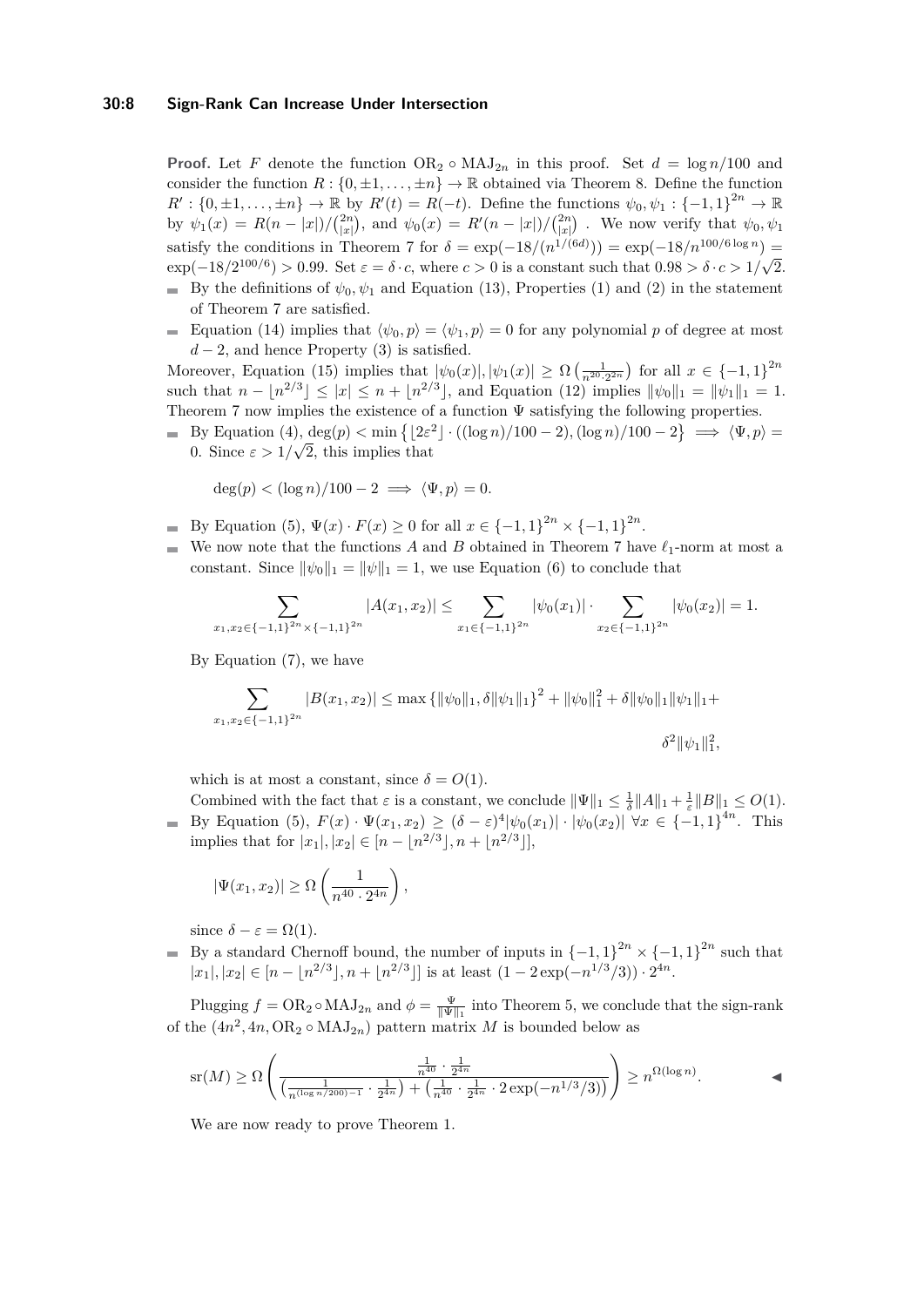**Proof of Theorem [1.](#page-2-1)** Note that the function  $AND \circ MAJ(x) = OR \circ MAJ(\overline{x})$ . Consider the dual witness  $\phi = \frac{\Psi}{\|\Psi\|_1}$  obtained for the threshold degree of  $OR_2 \circ MAJ_{2n}$  in the previous proof. Note that the function  $\phi'$  defined by  $\phi'(x) = -\phi(\overline{x})$  acts as a dual witness for the threshold degree of  $AND_2 \circ MAJ_{2n}$ , and satisfies all the conditions in Theorem [5](#page-4-0) with the same parameters as in the proof of Theorem [10.](#page-6-5) Proceeding in exactly the same way as in the previous proof, we conclude that sign-rank of the  $(4n^2, 4n, \text{AND}_2 \circ \text{MAJ}_{2n})$  pattern matrix  $M'$  is bounded below as

<span id="page-8-1"></span>
$$
\operatorname{sr}(M') \ge n^{\Omega(\log n)}.\tag{16}
$$

Denote by f the communication game corresponding to the  $(2n^2, 2n, MAJ_{2n})$  pattern matrix. For completeness, we now sketch a standard  $\mathbf{UPP}^{\text{cc}}$  protocol of cost  $O(\log n)$  for *f*. Note that Alice holds  $2n^2$  input bits, and Bob holds a  $(2n \cdot \log n)$ -bit string indicating the "relevant bits" in each block of Alice's input and a 2*n*-bit string *w*. Bob sends Alice the index of a uniformly random relevant bit using  $log(2n^2)$  bits of communication. Alice responds with her value *b* of that input bit, and Bob outputs  $b \oplus w_i$ . It is easy to check that this is a valid **UPP**<sup>cc</sup> protocol, and it has cost  $O(\log n)$ .

One can verify by the definition of pattern matrices (Definition [4\)](#page-4-1) that the communication game corresponding to the  $(4n^2, 4n, \text{AND}_2 \circ \text{MAJ}_{2n})$  pattern matrix  $M'$  equals  $f \wedge f$ . By Theorem [3](#page-4-2) and Equation [\(16\)](#page-8-1), we obtain that

$$
\mathbf{UPP}(f \wedge f) = \Theta(\log \operatorname{sr}(M')) = \Omega(\log^2 n).
$$

As mentioned in Section [1,](#page-0-0) the result of Klivans et al. [\[16\]](#page-13-5) implies that  $\text{sr}(M') = n^{O(\log n)}$ . Thus, the function *f* satisfies  $\mathbf{UPP}^{\text{cc}}(f) = O(\log n)$ , but  $\mathbf{UPP}^{\text{cc}}(f \wedge f) = \Theta(\log^2 n)$ .

Corollary [2](#page-2-2) follows immediately from the previous proof and the definition of pattern matrices.

# <span id="page-8-0"></span>**4 Proof of Theorem [8](#page-5-0)**

The rest of this paper is dedicated towards proving Theorem [8.](#page-5-0) Before proving the theorem, we describe the main auxiliary construction and prove some preliminary facts about it.

Let  $\Delta = [n^{1/(3d)}] \geq 2$ . Fix any  $u \in \{1, ..., [n^{2/3}] - 1, [n^{2/3}]\}$ . Define the set

 $S_u = {\pm u, \pm u\Delta, \pm u\Delta^2, \dots, \pm u\Delta^{d-1}}.$ 

Define the polynomial  $r_u : \{0, \pm 1, \ldots, \pm n\} \to \mathbb{R}$  by

$$
r_u(t) = \frac{1}{(2n)!} \prod_{i=0}^{d-1} \left( t - \left( u \Delta^i \sqrt{\Delta} \right) \right) \prod_{s \notin S_u} (t - s).
$$

Since *n* is odd, notice that  $sgn(r_u(t)) = (-1)^t$ , for  $t \in \{u, u\Delta, u\Delta^2, \dots, u\Delta^{d-1}\}$ , and  $r_u(t) = 0$  for  $t \notin S_u$ .

Define

$$
p_u(t) = \binom{2n}{n+t} r_u(t) = \begin{cases} (-1)^{n-t} \cdot \frac{\prod\limits_{i=0}^{d-1} \left( t - \left( u \Delta^i \sqrt{\Delta} \right) \right)}{\prod\limits_{\substack{s \in S_u \\ s \neq t}}} & \text{if } t \in S_u \\ 0 & \text{otherwise.} \end{cases}
$$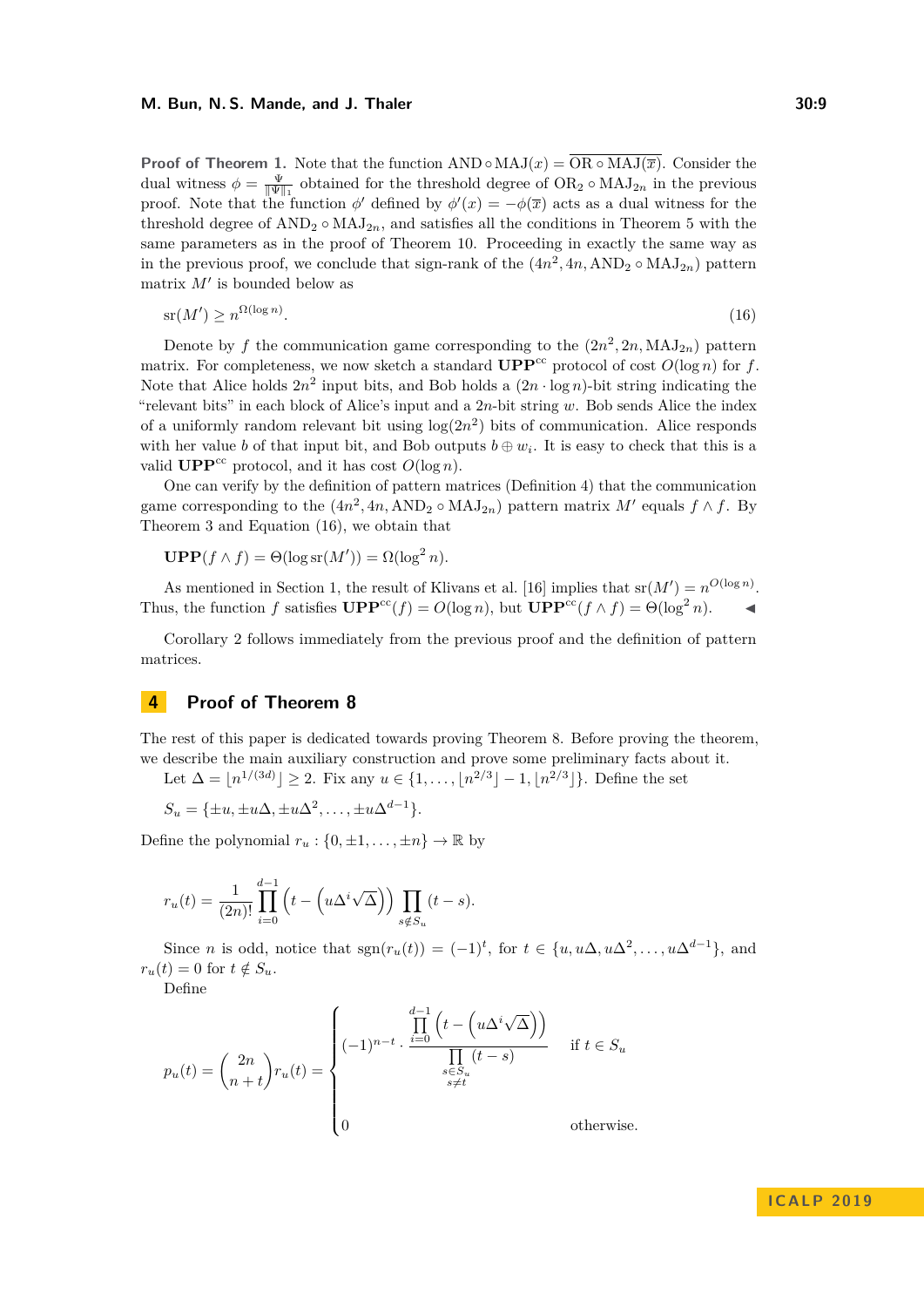### **30:10 Sign-Rank Can Increase Under Intersection**

The following claim tells us that for any  $u \in \{1, ..., \lfloor n^{2/3} \rfloor\}$ , the function  $p_u$  places a reasonably large mass on input −*u*.

<span id="page-9-1"></span> $\triangleright$  Claim 11.

$$
|p_u(-u)| \ge \frac{\sqrt{\Delta}+1}{2} \cdot u^{-(d-1)} \cdot \Delta^{-(d-1)^2/2}.
$$

Proof. We calculate

$$
|p_u(-u)| = \frac{u(\sqrt{\Delta}+1)}{2u} \cdot \prod_{i=1}^{d-1} \frac{u(\Delta^i \sqrt{\Delta}+1)}{u^2(\Delta^i+1)(\Delta^i-1)}
$$
  
\n(pairing terms corresponding to  $u\Delta^i$  and  $-u\Delta^i$ )  
\n
$$
= \frac{\sqrt{\Delta}+1}{2} \cdot u^{-(d-1)} \cdot \prod_{i=1}^{d-1} \frac{\Delta^{i+\frac{1}{2}}+1}{\Delta^{2i}-1} \ge \frac{\sqrt{\Delta}+1}{2} \cdot u^{-(d-1)} \cdot \Delta^{(d-1)/2} \cdot \prod_{i=1}^{d-1} \frac{\Delta^i}{\Delta^{2i}}
$$
  
\n
$$
= \frac{\sqrt{\Delta}+1}{2} \cdot u^{-(d-1)} \cdot \Delta^{-(d-1)^2/2}.
$$

The next claim tells us that the mass placed by  $p<sub>u</sub>$  on other points in its support is small.

<span id="page-9-2"></span>B Claim 12. For every *j* = 1*,* 2*, . . . , d* − 1,

$$
|p_u(-u\Delta^j)| \le e^4 \cdot \Delta^{-(j^2-3j-2)/2} \cdot \left(\frac{\sqrt{\Delta}+1}{2} \cdot u^{-(d-1)} \cdot \Delta^{-(d-1)^2/2}\right).
$$

Proof. We calculate

$$
|p_u(-u\Delta^j)| = \frac{u(\Delta^j \sqrt{\Delta} + \Delta^j)}{2u\Delta^j} \cdot \prod_{i=0}^{j-1} \frac{u(\Delta^i \sqrt{\Delta} + \Delta^j)}{u^2(\Delta^i + \Delta^j)(\Delta^j - \Delta^i)} \cdot \prod_{i=j+1}^{d-1} \frac{u(\Delta^i \sqrt{\Delta} + \Delta^j)}{u^2(\Delta^i + \Delta^j)(\Delta^i - \Delta^j)}
$$
\n(pairing terms corresponding to  $u\Delta^i$  and  $-u\Delta^i$ )

\n
$$
\leq \frac{\sqrt{\Delta} + 1}{2} \cdot u^{-(d-1)} \cdot \prod_{i=0}^{j-1} \frac{\sqrt{\Delta}}{\Delta^j - \Delta^i} \cdot \prod_{i=j+1}^{d-1} \frac{\sqrt{\Delta}}{\Delta^i - \Delta^j}
$$
\n
$$
\leq \frac{\sqrt{\Delta} + 1}{2} \cdot (\sqrt{\Delta} \cdot u^{-1})^{d-1} \cdot \prod_{i=0}^{j-1} \frac{\Delta^{j-i} \cdot \Delta^{-j}}{\Delta^{j-i-1}} \cdot \prod_{i=j+1}^{d-1} \frac{\Delta^{-i} \cdot \Delta^{i-j}}{\Delta^{i-j-1}}
$$
\n
$$
\leq \frac{\sqrt{\Delta} + 1}{2} \cdot (\sqrt{\Delta} \cdot u^{-1})^{d-1} \cdot \prod_{i=0}^{j-1} \Delta^{-j} \cdot \prod_{i=j+1}^{d-1} \Delta^{-i} \cdot \left(\prod_{k=1}^{\infty} \frac{\Delta^k}{\Delta^k - 1}\right)^2
$$
\n
$$
\leq \frac{\sqrt{\Delta} + 1}{2} \cdot (\sqrt{\Delta} \cdot u^{-1})^{d-1} \cdot \Delta^{-j^2 - (d(d-1) - (j+2)(j+1))/2} \cdot \exp\left(2\sum_{k=1}^{\infty} \frac{1}{\Delta^k - 1}\right)
$$
\n(since  $1 + x \leq e^x$  for all  $x \in \mathbb{R}$ )

\n
$$
\leq \frac{\sqrt{\Delta} + 1}{2} \cdot u^{-(d-1)} \cdot \Delta^{-(j^2 - 3j - 2)/2} \cdot \Delta^{-(d-1)^2/2} \cdot \exp\left(4\sum_{k=1}^{\infty} \frac{1}{\Delta^k}\right) \quad \text
$$

<span id="page-9-0"></span>The following claim tells us that for each  $u$  and  $j$ , the masses placed by  $r_u$  (and hence *p*<sub>*u*</sub>) on  $u\Delta$ <sup>*j*</sup> and  $-u\Delta$ <sup>*j*</sup> are comparable.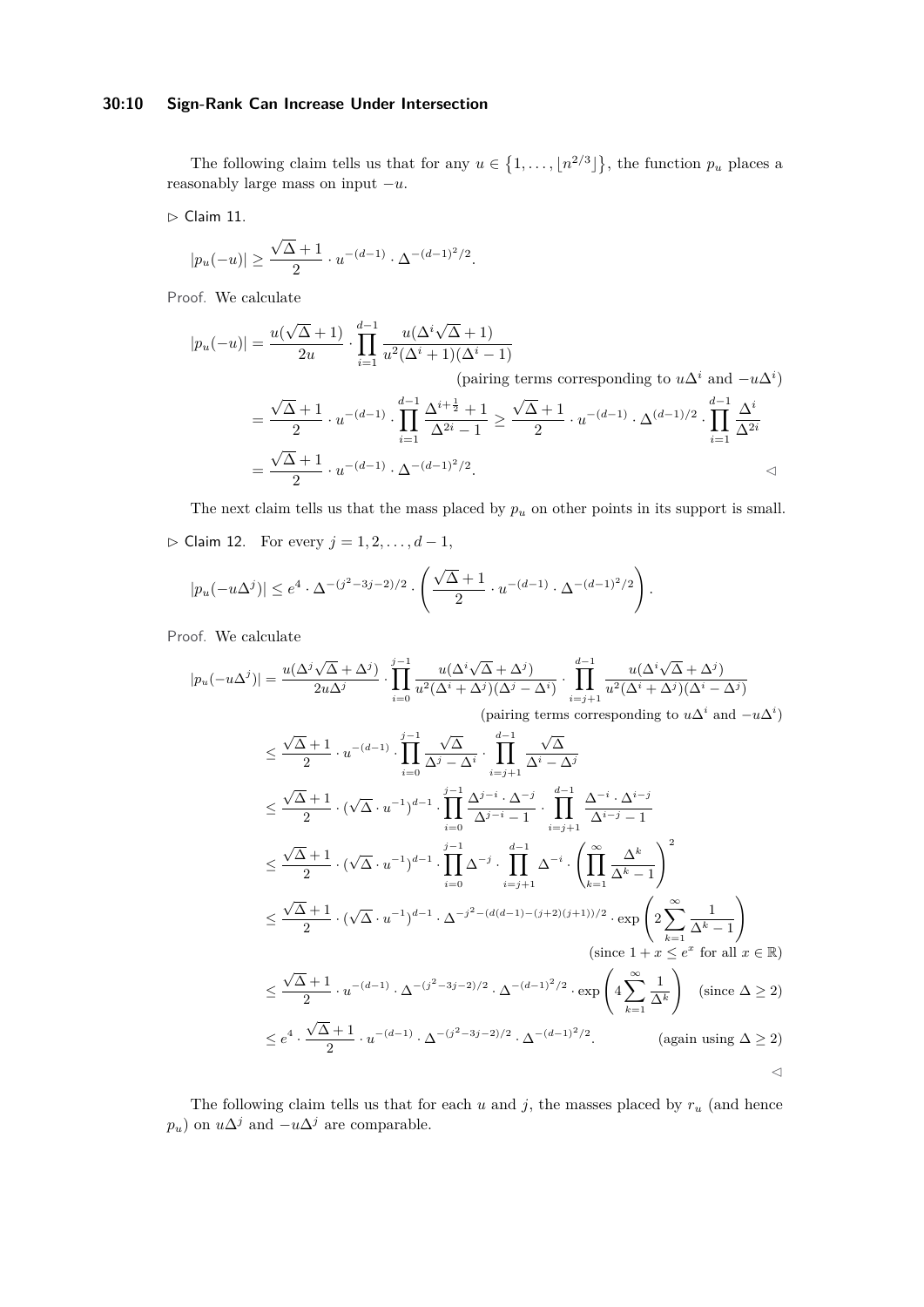$\triangleright$  Claim 13. For every  $j = 0, 1, \ldots, d - 1$ , we have

$$
|r_u(-u\Delta^j)| \ge |r_u(u\Delta^j)| \ge \exp(-18/\sqrt{\Delta})|r_u(-u\Delta^j)|
$$
  
and 
$$
|p_u(-u\Delta^j)| \ge |p_u(u\Delta^j)| \ge \exp(-18/\sqrt{\Delta})|p_u(-u\Delta^j)|.
$$

Proof. We may write the ratio

$$
\frac{|p_u(u\Delta^j)|}{|p_u(-u\Delta^j)|} = \frac{|r_u(u\Delta^j)|}{|r_u(-u\Delta^j)|} = \prod_{i=0}^{j-1} \frac{u(\Delta^j - \Delta^i \sqrt{\Delta})}{u(\Delta^j + \Delta^i \sqrt{\Delta})} \cdot \prod_{i=j}^{d-1} \frac{u(\Delta^i \sqrt{\Delta} - \Delta^j)}{u(\Delta^j + \Delta^i \sqrt{\Delta})}.
$$

This is a product of terms smaller than 1, yielding the first inequality. For the second, we follow Sherstov's argument [\[26,](#page-13-9) Theorem 5.3] and note that this product is at least

$$
\left(\prod_{i=1}^{\infty} \frac{\Delta^{i/2} - 1}{\Delta^{i/2} + 1}\right)^2 \ge \exp\left(-5\sum_{i=1}^{\infty} \frac{1}{\Delta^{i/2}}\right)
$$
  
since  $(a - 1)/(a + 1) > \exp(-2.5/a)$  for  $a \ge \sqrt{2}$   

$$
= \exp\left(\frac{-5}{\sqrt{\Delta}} \sum_{i=0}^{\infty} \frac{1}{\Delta^{i/2}}\right) \ge \exp\left(\frac{-5}{\sqrt{\Delta}} \cdot \frac{1}{1 - 1/\sqrt{2}}\right)
$$
 since  $\Delta \ge 2$   

$$
\ge \exp\left(-\frac{18}{\sqrt{\Delta}}\right).
$$

Putting the three claims together, we obtain the following conclusion, which states that the mass placed by  $p_u$  on  $-u$  and  $u$  is a relatively large fraction of its  $\ell_1$ -norm.

<span id="page-10-0"></span>► Lemma 14.  $|p_u(-u)| \ge ||p_u||_1/(8\Delta^2 e^4)$  and  $|p_u(-u)| \ge |p_u(u)| \ge \frac{\exp(-18/\sqrt{\Delta}-4)}{8\Delta^2} \cdot ||p_u||_1$ .

**Proof.** We bound the ratio

$$
\frac{\|p_u\|_1}{|p_u(-u)|} \le 2 \sum_{j=0}^{d-1} \frac{|p_u(-u\Delta^j)|}{|p_u(-u)|}
$$
 by the first inequality in Claim 13  
\n
$$
\le 2 \left(1 + \sum_{j=0}^{d-1} e^4 \Delta^{-(j^2-3j-2)/2}\right)
$$
 by Claim 11 and 12  
\n
$$
\le 2 + 2e^4 \left(\sum_{j=0}^3 \Delta^{-(j^2-3j-2)/2} + \sum_{j=4}^{\infty} \Delta^{-(j^2-3j-2)/2}\right)
$$
  
\n
$$
\le 8\Delta^2 \cdot e^4 \cdot \sum_{k=1}^{\infty} \Delta^{-k} \le 8 \cdot \Delta^2 \cdot e^4.
$$
 since  $\Delta \ge 2$ 

By the above and the second inequality in Claim [13,](#page-9-0)

$$
|p_u(u)| \ge \exp(-18/\sqrt{\Delta})|p_u(-u)| \ge \frac{\exp(-18/\sqrt{\Delta} - 4)}{8\Delta^2} \cdot ||p_u||_1.
$$

We are now ready to prove Theorem [8.](#page-5-0)

**Proof of Theorem [8.](#page-5-0)** Define the function  $P(t) = \sum_{u=1}^{\lfloor n^{2/3} \rfloor} u^{20} \cdot \frac{p_u(t)}{\|p_u\|_1}$  $\frac{p_u(t)}{\|p_u\|_1}$ . We claim that the function  $R: \{0, \pm 1, \ldots, \pm n\} \to \{-1, 1\}$  defined by  $R(t) = \frac{(-1)^t P(t)}{\|P\|_1}$  satisfies the conditions in Theorem [8.](#page-5-0)

Clearly,  $\sum_{t=-n}^{n} |R(t)| = 1$ , i.e., *R* satisfies Equation [\(8\)](#page-5-1).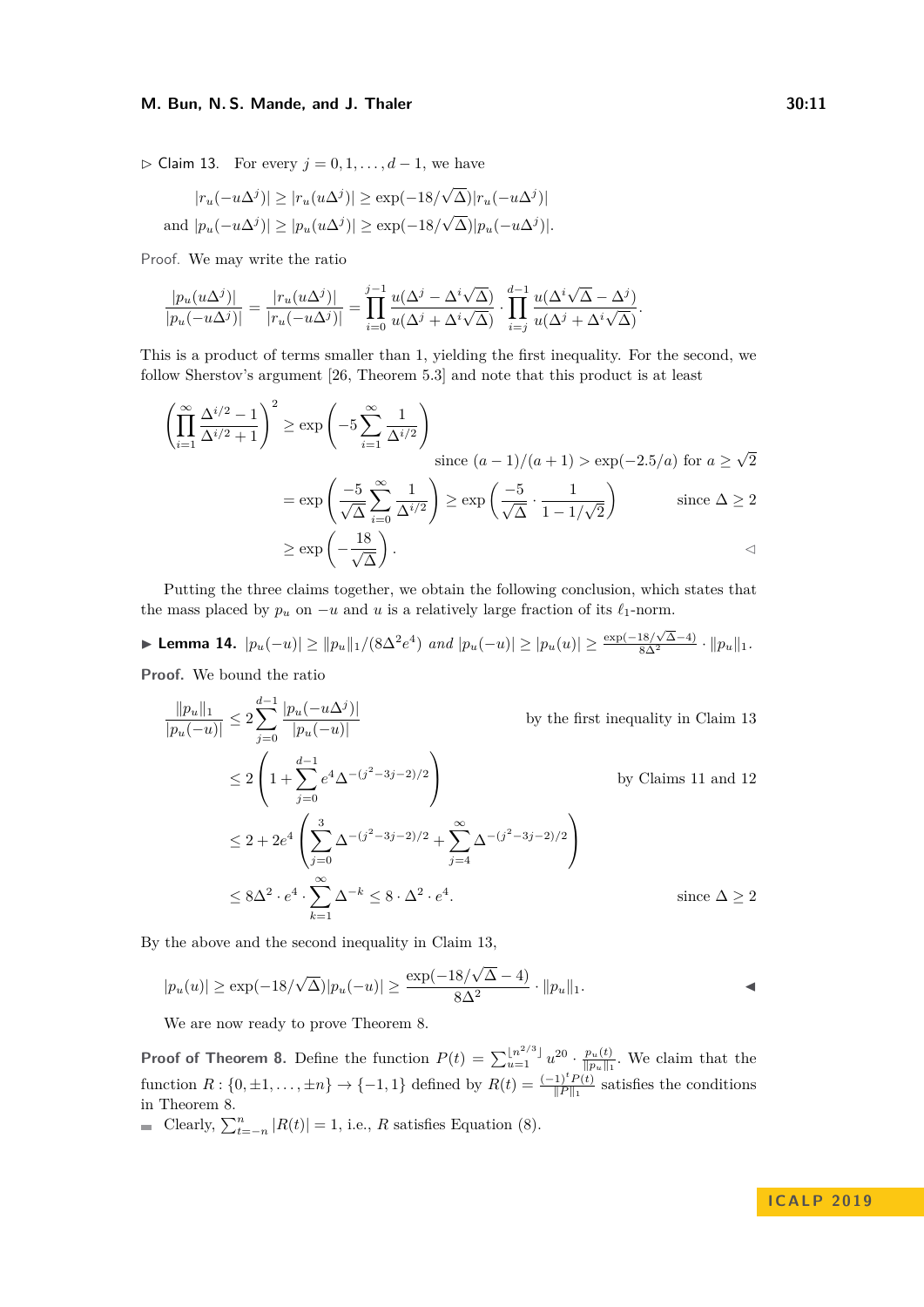#### **30:12 Sign-Rank Can Increase Under Intersection**

By Claim [13,](#page-9-0) for every  $u = 1, \ldots, \lfloor n^{2/3} \rfloor$  and every  $t = 1, \ldots, n, (-1)^t p_u(t) \ge \delta |p_u(-t)|$  $\sqrt{\Delta}$  = 1,..., [*n*<sup>'</sup>] and every  $t = 1, ..., n$ ,  $(-1) p_u(t) \ge o|p_u(-t)|$ <br> $\sqrt{\Delta}$  = exp(-18/*n*<sup>(1/6*d*)). Therefore, for all such *t* we also have</sup> for  $\delta = \exp(-18)$  $(-1)^t P(t) > \delta |P(t)|$ , which implies  $R(t) > \delta |R(-t)|$  for every  $t = 1, 2, \ldots, n$ . We have m.

$$
R(t) = \frac{(-1)^t P(t)}{\|P\|_1} = \frac{(-1)^t}{\|P\|_1} \sum_{u=1}^{\lfloor n^{2/3} \rfloor} u^{20} \cdot \frac{p_u(t)}{\|p_u\|_1} = \frac{(-1)^t}{\|P\|_1} {2n \choose n+t} \sum_{u=1}^{\lfloor n^{2/3} \rfloor} u^{20} \cdot \frac{r_u(t)}{\|p_u\|_1}.
$$

Since each  $r_u$  is a polynomial of degree at most  $(2n + 1) - d$ , Claim [6](#page-4-3) implies that for any polynomial *p* of degree at most  $d - 2$ ,  $\langle R, p \rangle = 0$ .

It now remains to verify the smoothness condition. Fix a point  $v \in \{1, \ldots, \lfloor n^{2/3} \rfloor\}$ . Since  $sgn(p_u(v)) = (-1)^v$  for all *u* and for all  $v > 0$ , we have that

$$
\frac{|P(v)|}{\|P\|_1} \ge v^{20} \cdot \frac{|p_v(v)| \cdot \|p_v\|_1^{-1}}{\sum_{u=1}^{\lfloor n^{2/3} \rfloor} u^{20}} \ge \frac{\exp(-18/\sqrt{\Delta} - 4)/8\Delta^2}{\lfloor n^{2/3} \rfloor \cdot (\lfloor n^{2/3} \rfloor)^{20}} \qquad \text{by Lemma 14}
$$

$$
\ge \frac{\exp(-18/\sqrt{2} - 4)}{8n^{15}} \ge \frac{e^{-15}}{8n^{15}} \qquad \text{since } n^{1/3} \ge \Delta = \lfloor n^{1/3d} \rfloor \ge 2
$$

If  $v < 0$ , the argument needs some more care because we do not have the guarantee that  $sgn(p_u(v)) = (-1)^v$ . The large mass placed by  $p_{-v}$  on the point *v* plays a crucial role.

$$
|P(v)| \ge \frac{(-v)^{20} \cdot |p_{-v}(v)|}{\|p_{-v}\|_1} - \sum_{\substack{u=1 \ u \ne v}}^{\lfloor n^{2/3} \rfloor} u^{20} \cdot \frac{p_u(-v)}{\|p_u\|_1}
$$
  

$$
\ge \frac{(-v)^{20}}{8\Delta^2 e^4} - \sum_{j=1}^{\lfloor \log_{\Delta}(-v) \rfloor} (-v\Delta^{-j})^{20} \cdot \frac{p_{-v\Delta^{-j}}(v)}{\|p_{-v\Delta^{-j}}\|_1}
$$
by Lemma 14, the definition of  $p_u$ 

by Lemma [14,](#page-10-0) the definition of *p<sup>u</sup>* and its support

$$
\geq (-v)^{20} \left[ \frac{1}{8\Delta^2 e^4} - e^4 \sum_{j=1}^{\infty} \Delta^{-20j} \cdot \Delta^{(-j^2+3j+2)/2} \right] \qquad \text{by Claim 11 and 12}
$$

$$
= (-v)^{20} \left[ \frac{1}{8\Delta^2 e^4} - e^4 \sum_{j=1}^{\infty} \Delta^{(-j^2-37j+2)/2} \right] \geq (-v)^{20} \left[ \frac{1}{8\Delta^2 e^4} - e^4 \sum_{j=1}^{\infty} \Delta^{-18j} \right]
$$

$$
\geq (-v)^{20} \left[ \frac{1}{8\Delta^2 e^4} - \frac{e^4}{\Delta^{17}} \right] = (-v)^{20} \left[ \frac{\Delta^{15} - 8e^8}{8\Delta^{17} e^4} \right] \geq \frac{20}{\Delta^{17}} \geq \frac{20}{n^6}
$$
since  $n^{1/3} \geq \Delta \geq 2$  and  $(-v) \geq 1$ 

Thus, we have that for  $v < 0$ ,

$$
\frac{|P(v)|}{\|P\|_1} \ge \frac{20}{n^6 \sum_{u=1}^{\lfloor n^{2/3} \rfloor} u^{20}} \ge \frac{20}{n^6 \lfloor n^{2/3} \rfloor \cdot (\lfloor n^{2/3} \rfloor)^{20}} \ge \frac{20}{n^{20}}.
$$

# **5 Conclusion**

We have exhibited a communication problem *f* with  $\mathbf{UPP}^{\text{cc}}(f) = O(\log n)$ , and  $\mathbf{UPP}^{\text{cc}}(f \wedge f) = O(\log n)$  $f$ ) =  $\Theta(\log^2 n)$ . This is the first result showing that **UPP** communication complexity can increase by more than a constant factor under intersection. As a consequence, we have concluded that the dimension-complexity-based quasipolynomial time PAC learning algorithm of [\[16\]](#page-13-5) for learning intersections of polylogarithmically many majorities is optimal. That is, new learning algorithms not based on dimension complexity will be required to learn this class in polynomial time.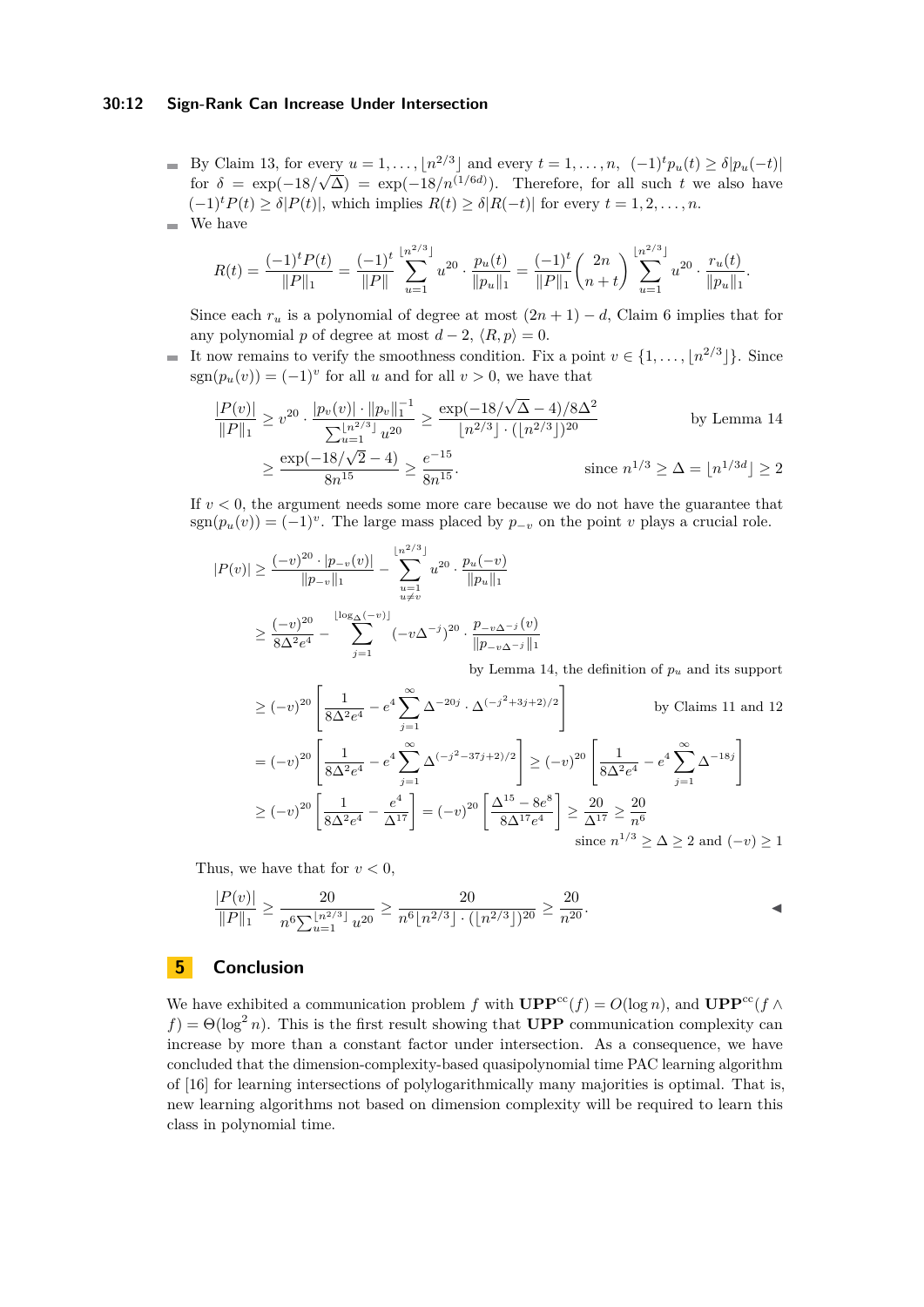A glaring open question left by our work is whether the class of problems with polylogarithmic **UPP**cc complexity is closed under intersection. Our results represent an important first step in this direction. It would also be very interesting to extend our result that dimension-complexity-based algorithms cannot PAC learn intersections of two majorities in polynomial time, to rule out an even larger class of learning algorithms. Specifically, it would be very interesting to show that no algorithm working in the important *statistical query* model [\[14\]](#page-12-13) can learn this concept class in polynomial time.

### **References**

- <span id="page-12-3"></span>**1** Andris Ambainis, Andrew M Childs, Ben W Reichardt, Robert Špalek, and Shengyu Zhang. Any AND-OR formula of size *N* can be evaluated in time  $N^{1/2+o(1)}$  on a quantum computer. *SIAM Journal on Computing*, 39(6):2513–2530, 2010.
- <span id="page-12-5"></span>**2** László Babai, Peter Frankl, and Janos Simon. Complexity classes in communication complexity theory (preliminary version). In *27th Annual Symposium on Foundations of Computer Science, Toronto, Canada, 27-29 October 1986*, pages 337–347, 1986. [doi:10.1109/SFCS.1986.15](http://dx.doi.org/10.1109/SFCS.1986.15).
- <span id="page-12-6"></span>**3** Richard Beigel, Nick Reingold, and Daniel A. Spielman. *P P* Is Closed under Intersection. *J. Comput. Syst. Sci.*, 50(2):191–202, 1995. [doi:10.1006/jcss.1995.1017](http://dx.doi.org/10.1006/jcss.1995.1017).
- <span id="page-12-8"></span>**4** Arnab Bhattacharyya, Suprovat Ghoshal, and Rishi Saket. Hardness of Learning Noisy Halfspaces using Polynomial Thresholds. In *Conference On Learning Theory, COLT 2018, Stockholm, Sweden, 6-9 July 2018.*, pages 876–917, 2018. URL: [http://proceedings.mlr.](http://proceedings.mlr.press/v75/bhattacharyya18a.html) [press/v75/bhattacharyya18a.html](http://proceedings.mlr.press/v75/bhattacharyya18a.html).
- <span id="page-12-11"></span>**5** Adam Bouland, Lijie Chen, Dhiraj Holden, Justin Thaler, and Prashant Nalini Vasudevan. On the Power of Statistical Zero Knowledge. In *58th IEEE Annual Symposium on Foundations of Computer Science, FOCS 2017, Berkeley, CA, USA, October 15-17, 2017*, pages 708–719, 2017. [doi:10.1109/FOCS.2017.71](http://dx.doi.org/10.1109/FOCS.2017.71).
- <span id="page-12-2"></span>**6** Mark Bun and Justin Thaler. Improved Bounds on the Sign-Rank of *AC*<sup>0</sup> . In *43rd International Colloquium on Automata, Languages, and Programming, ICALP 2016, July 11-15, 2016, Rome, Italy*, pages 37:1–37:14, 2016. [doi:10.4230/LIPIcs.ICALP.2016.37](http://dx.doi.org/10.4230/LIPIcs.ICALP.2016.37).
- <span id="page-12-12"></span>**7** Mark Bun and Justin Thaler. The Large-Error Approximate Degree of *AC*<sup>0</sup> . *Electronic Colloquium on Computational Complexity (ECCC)*, 25:143, 2018. URL: [https:](https://eccc.weizmann.ac.il/report/2018/143) [//eccc.weizmann.ac.il/report/2018/143](https://eccc.weizmann.ac.il/report/2018/143).
- <span id="page-12-1"></span>**8** Arkadev Chattopadhyay and Nikhil S. Mande. A Short List of Equalities Induces Large Sign Rank. In *59th IEEE Annual Symposium on Foundations of Computer Science, FOCS 2018, Paris, France, October 7-9, 2018*, pages 47–58, 2018. [doi:10.1109/FOCS.2018.00014](http://dx.doi.org/10.1109/FOCS.2018.00014).
- <span id="page-12-7"></span>**9** Vitaly Feldman, Parikshit Gopalan, Subhash Khot, and Ashok Kumar Ponnuswami. New results for learning noisy parities and halfspaces. In *2006 47th Annual IEEE Symposium on Foundations of Computer Science (FOCS'06)*, pages 563–574. IEEE, 2006.
- <span id="page-12-0"></span>**10** Jürgen Forster. A linear lower bound on the unbounded error probabilistic communication complexity. *J. Comput. Syst. Sci.*, 65(4):612–625, 2002. [doi:10.1016/S0022-0000\(02\)00019-3](http://dx.doi.org/10.1016/S0022-0000(02)00019-3).
- <span id="page-12-10"></span>**11** Mika Göös, Pritish Kamath, Toniann Pitassi, and Thomas Watson. Query-to-Communication Lifting for  $P^{NP}$ . In 32nd Computational Complexity Conference, CCC 2017, July 6-9, 2017, *Riga, Latvia*, pages 12:1–12:16, 2017. [doi:10.4230/LIPIcs.CCC.2017.12](http://dx.doi.org/10.4230/LIPIcs.CCC.2017.12).
- <span id="page-12-9"></span>**12** Mika Göös, Toniann Pitassi, and Thomas Watson. Query-to-Communication Lifting for *BP P*. In *58th IEEE Annual Symposium on Foundations of Computer Science, FOCS 2017, Berkeley, CA, USA, October 15-17, 2017*, pages 132–143, 2017. [doi:10.1109/FOCS.2017.21](http://dx.doi.org/10.1109/FOCS.2017.21).
- <span id="page-12-4"></span>**13** Mika Göös, Toniann Pitassi, and Thomas Watson. The Landscape of Communication Complexity Classes. *Computational Complexity*, 27(2):245–304, 2018. [doi:10.1007/](http://dx.doi.org/10.1007/s00037-018-0166-6) [s00037-018-0166-6](http://dx.doi.org/10.1007/s00037-018-0166-6).
- <span id="page-12-13"></span>**14** Michael Kearns. Efficient noise-tolerant learning from statistical queries. *Journal of the ACM (JACM)*, 45(6):983–1006, 1998.